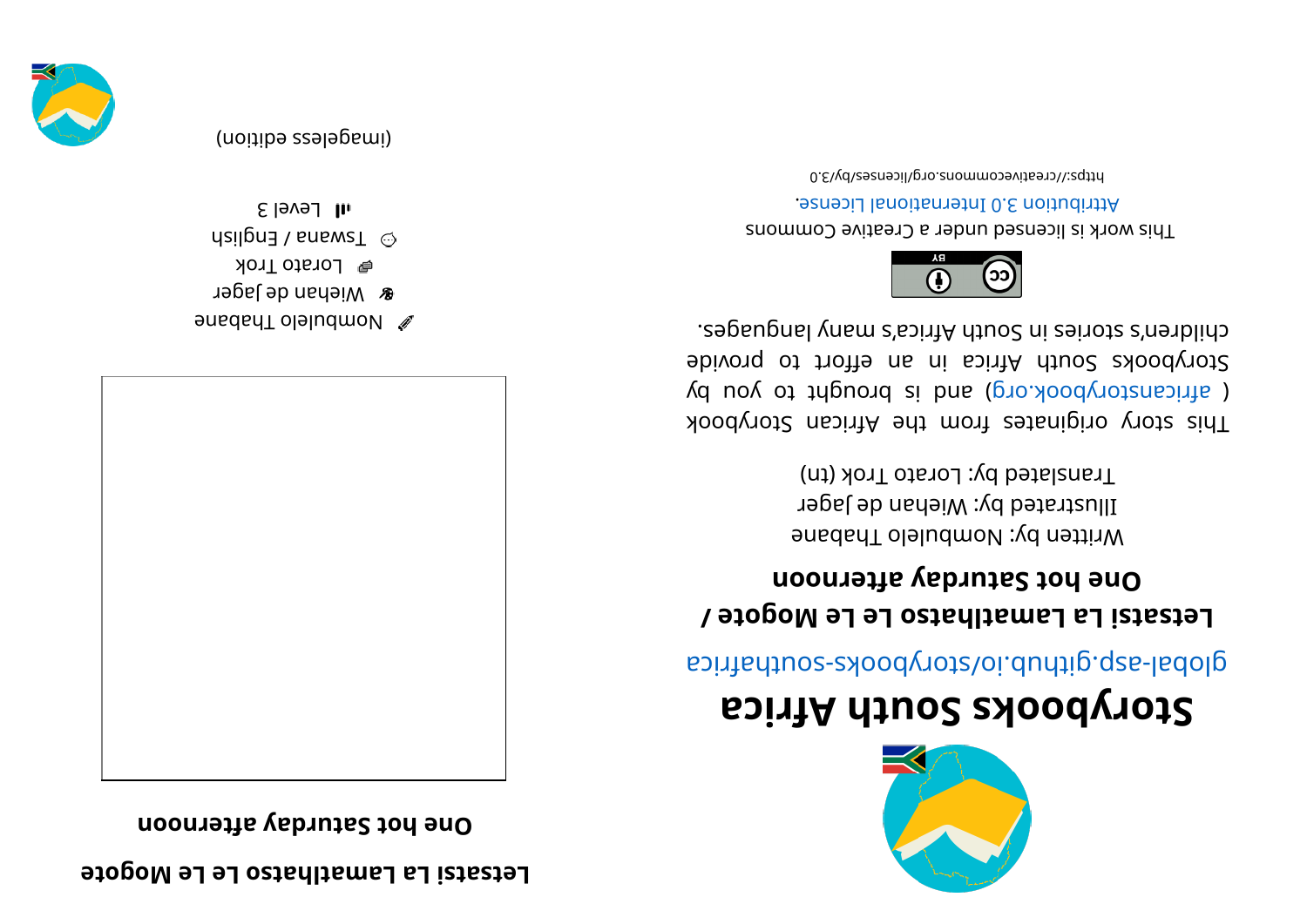



E ne e le Lamatlhatso motshegare, mme go ne go le mogote thata. Kgwedi ya Sedimonthole e mogote. Batho botlhe ba ne ba lapile. "Bontle le Mpho le Lerato, tsamayang lo ye go tshameka kwa ntle!" Mme a rialo. "Ga ke lo batle mo thoko ga maoto a ka."

• • •

It was a very hot Saturday afternoon in December.

Re ile gae re apere dipenti fela, re roroma ka gonne go le tsididi. "E ne e le dikgomo, ra lela. Dikgomo di jele diaparo tsa rona." A gona Mme o ne a re dumela? Morago ga sebakanyana ke fa marago a rona a gotetse. A ne a sa gotela ka ntlha ya letsatsi.

• • •

We looked at another cow who was chewing something blue. "That's my skirt!" shouted Bontle.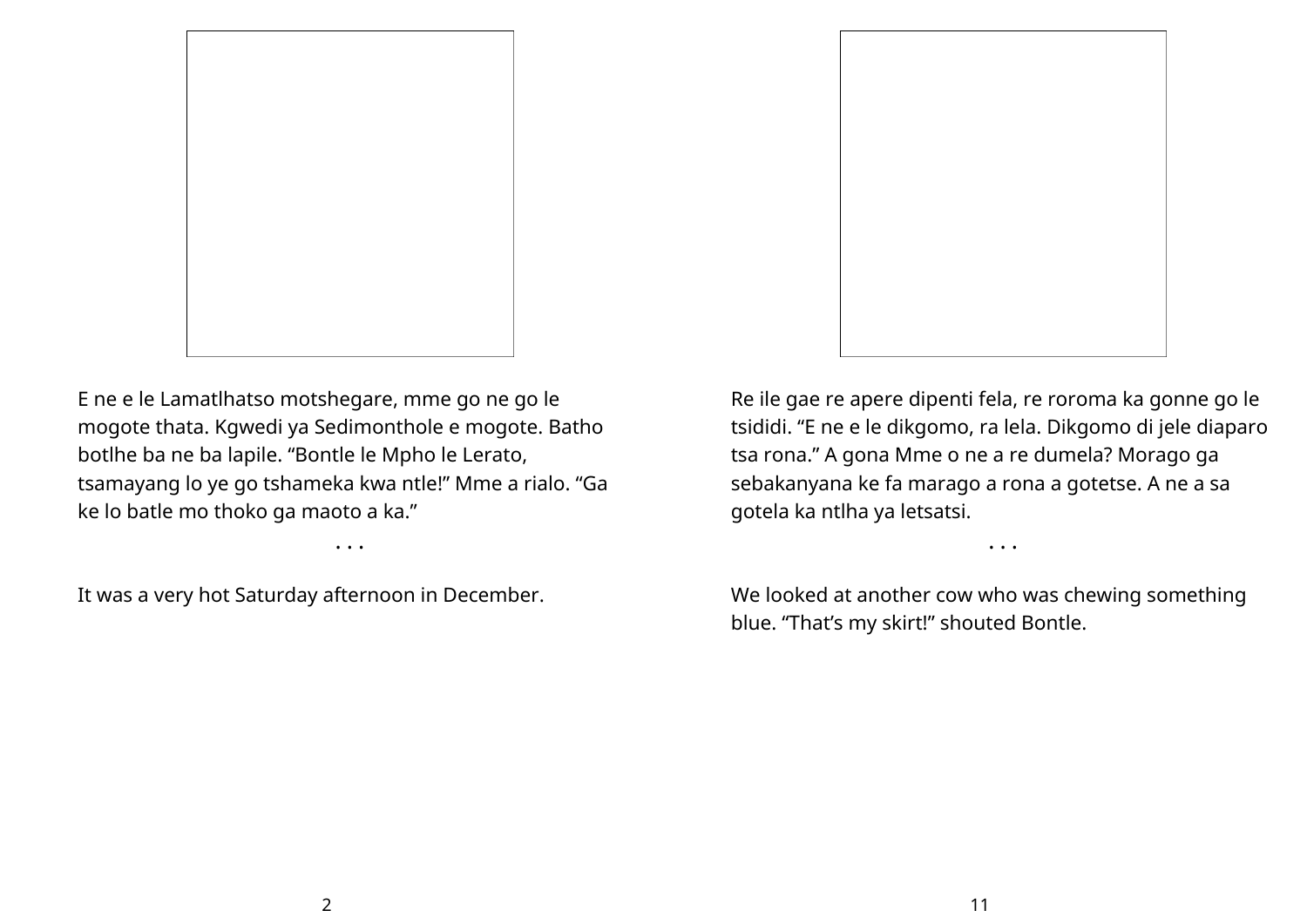

sa mei" ga goa Bontle. lebelela kgomo e nngwe. E ja sengwe se se tala. "Ke sekete khibidu," Mpho a goa. "Ke hempe ya gago!" Re ne ra "e seled as an "offere" ga araba Lerato. "Ga se palega e

red flower," shouted Mpho. "It's your shirt!" mouth?" "She's eating a red flower," said Lerato. "It's not a grass. Bontle looked up, "Look at that cow! What's in her There were some cows near the river, enjoying the sweet

".вяоп вр oxodt st gnitinom om slet skemsnat slt eR". ots te thoko thuma mo nokeng," gain Bontle. "Re ka se thume," ga phodile, a re yeng kwa teng." ".pne o rile re se tlhole re Re ne ra tabogela kwa ntle. Lerato a re, "Kwa nokeng go

house. to us. "I don't want you under my feet." We ran out of the "bis emm "iveld bns to op , others blay" Mme said

 $\epsilon$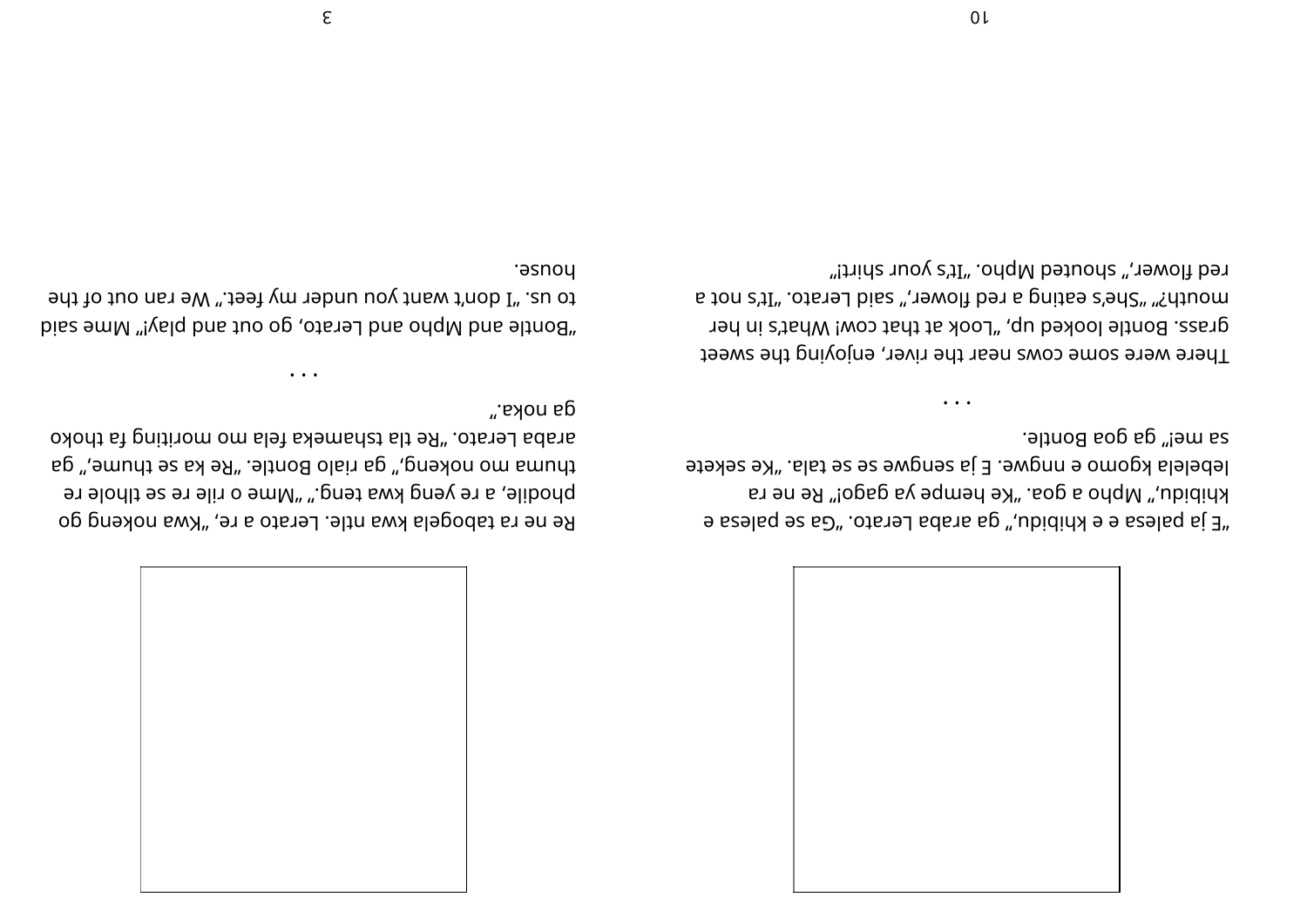

Le fa go le jalo, 'dibeke' ke motshameko o o gotetsang, le fa o ka nna mo tlase ga ditlhare kana mo thoko ga noka. Re simolotse pele ka go rola ditlhako. Fela re ne re ntse re gotela. Ra apola diaparo tsa rona. Fela mogote o sa fokotsege.

• • •

"Let's go to the river," Lerato said. "It's cooler there." "But Mme told us not to swim in the river," said Bontle. "We won't swim," answered Lerato. "We'll just play in the shade next to the water."



Go ne go le dikgomo gaufi le noka, di itumeletse bojang bo bo monate. Bontle o ne a lebelela godimo, "Bonang kgomo e le! Ke eng se se mo molomong wa yona?"

We looked under the trees. We looked on the bushes. We looked everywhere.

• • •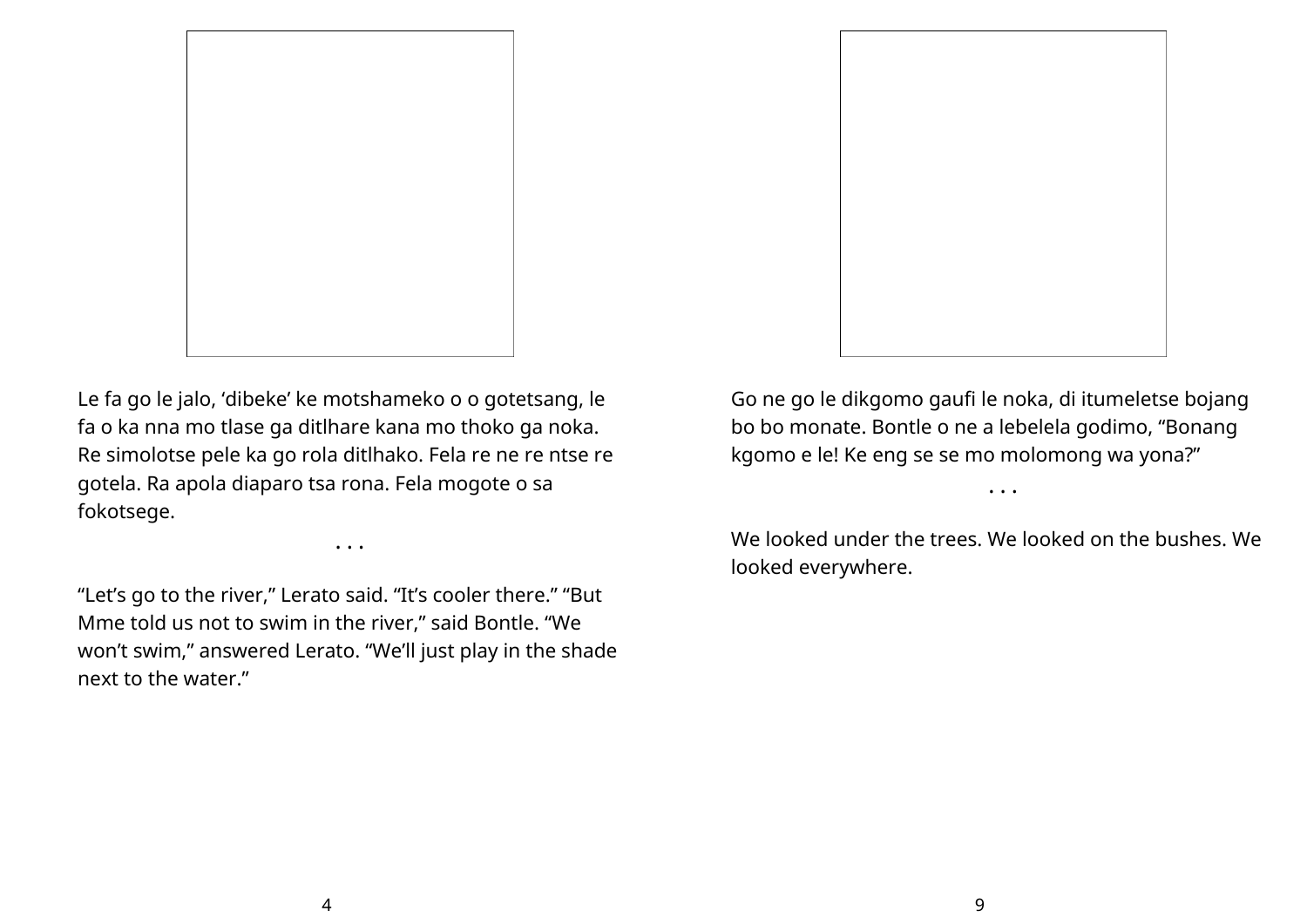

dikgweng. Re lebeletse gotlhe. Re ne ra lebelela ka fa tlase ga ditlhare. Ra lebelela mo

 $\bullet\hspace{0.4mm}\bullet\hspace{0.4mm}\bullet\hspace{0.4mm}\bullet$ 

Where were our clothes? The sun started to go down, and the day began to cool.

tshelana ka metsi go fitlhela re koloba. BA . Estatibizti og pniztem om snot s otosm synest sa

were still hot. Then we took off our shirts and skirts. But trees next to the river. First we took off our shoes. But we But playing libeke is hot work, even when you're under the

 $\bullet$   $\bullet$   $\bullet$ 

we were still hot.